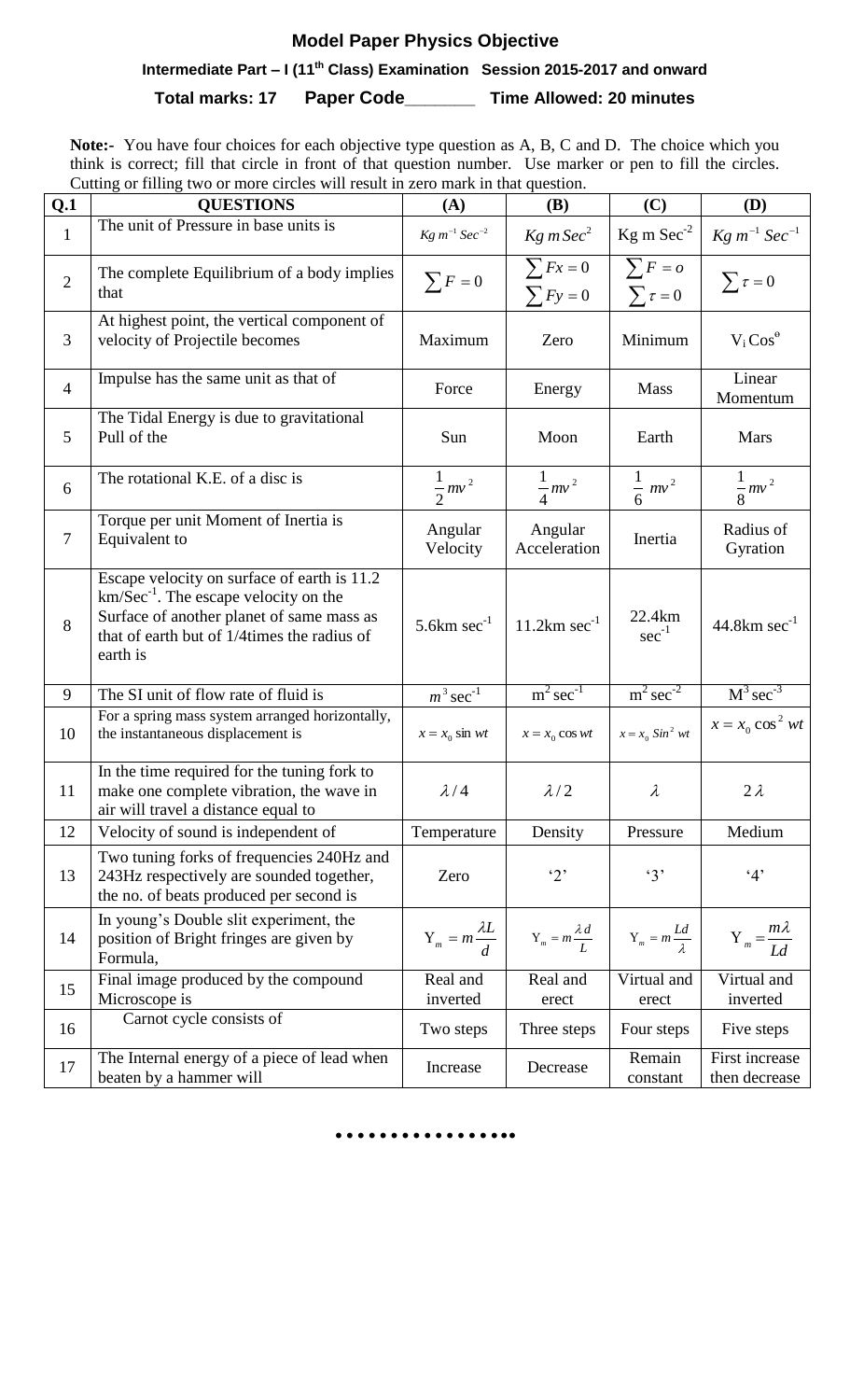## **Model Paper Physics Subjective**

#### **Intermediate Part – I (11th Class) Examination Session 2015-2017 and onward**

.

#### **Total marks: 68 Time: 2:40 hours**

### **SECTION ----------------- II**

#### **2. Write answers of any EIGHT questions.**  $(8 \times 2 = 16)$

- (i) Define dimension. Check the correctness of the equation  $v = f \lambda$  by the principle of Homogeneity of dimensions.
- (ii) Briefly explain the two drawbacks to use the period of simple pendulum as a time standard.
- (iii) Assess the total uncertainty in the final result of a timing experiment with the help of an example.
- (iv) Determine the dimensions of pressure and density.
- (v) Under what condition would a vector have components that are equal in magnitude.
- (vi) Justify the statement "A body cannot rotate about its centre of gravity under the action of its own weight".
- $(vii)$  $\overrightarrow{A} \cdot \overrightarrow{B} = 0$ , Can it be concluded that  $\overrightarrow{A}$  *and*  $\overrightarrow{B}$  are perpendicular to each other? Support your answer with a proof.
- (viii) Why fog droplets appear to be suspended in air?
- (ix) Discuss the sign of acceleration due to gravity for a cricket ball thrown upward, for its upward and downward motion.
- (x) Can the velocity of an object reverse the direction when acceleration is constant? Justify with an example.
- (xi) It is advisable to fasten the seat belts during a fast drive. Why is it?
- (xii) Explain how would a bouncing ball behave in each of an elastic and inelastic collision with floor of room.

### **3. Write answers of any EIGHT questions.**  $(8 \times 2 = 16)$

### (i) When a rocket enters the atmosphere, why does its nose cone become very hot? Where does this heat energy come from?

- (ii) State the work energy principle. Express it in equation.
- (iii) While calculating the Absolute Gravitational potential energy, why is the distance between infinity and surface of earth is divided into very small steps.
- (iv) What is meant by moment of Inertia? Give its significance.
- (v) How is artificial gravity created in an Artificial satellites.
- (vi) Centripetal force and centrifugal reaction are equal in magnitude but opposite in direction. Why these forces do not balance each other.
- (vii) What happens to the period of simple pendulum if
	- **(a)** its length is doubled
	- **(b)** its suspended mass is doubled.
- (viii) Show that in SHM, the acceleration is zero when velocity is greatest and the velocity is zero when the acceleration is greatest?
- (ix) Why can we not realize an Ideal simple pendulum.
- (x) What features do longitudinal waves have in common with transverse waves.
- (xi) Why does sound travel faster in solids than in gases?
- (xii) Justify the statement "Velocity of sound in a gas is independent of pressure of the gas"

#### **4. Write answers of any SIX questions.**  $(6 \times 2 = 12)$

- (i) Define coherent sources of light. How two light beams can be made coherent.
- (ii) How is the distance between interference fringes is affected by the separation between the slits of Young's double shit experiment?
- (iii) How would you distinguish between unpolarized light and plane polarized light.
- (iv) Name and explain any two of major components of a fiber optic communication system.
- (v) How the resolving power of a compound microscope can be increased.
- (vi) What happens to the temperature of the room, when an air conditioner is left running on a table in the middle of the room.
- (vii) What is meant by tripple point of water. What is the value of Absolute temperature of tripple point of water.
- (viii) Can the efficiency of a carnot engine be 100%? Justify your answer with proof.
- (ix) Normal Human body temperature is 98.6  ${}^{0}F$ . Convert it into  $C^{0}$  and K.

**P.T.O.**